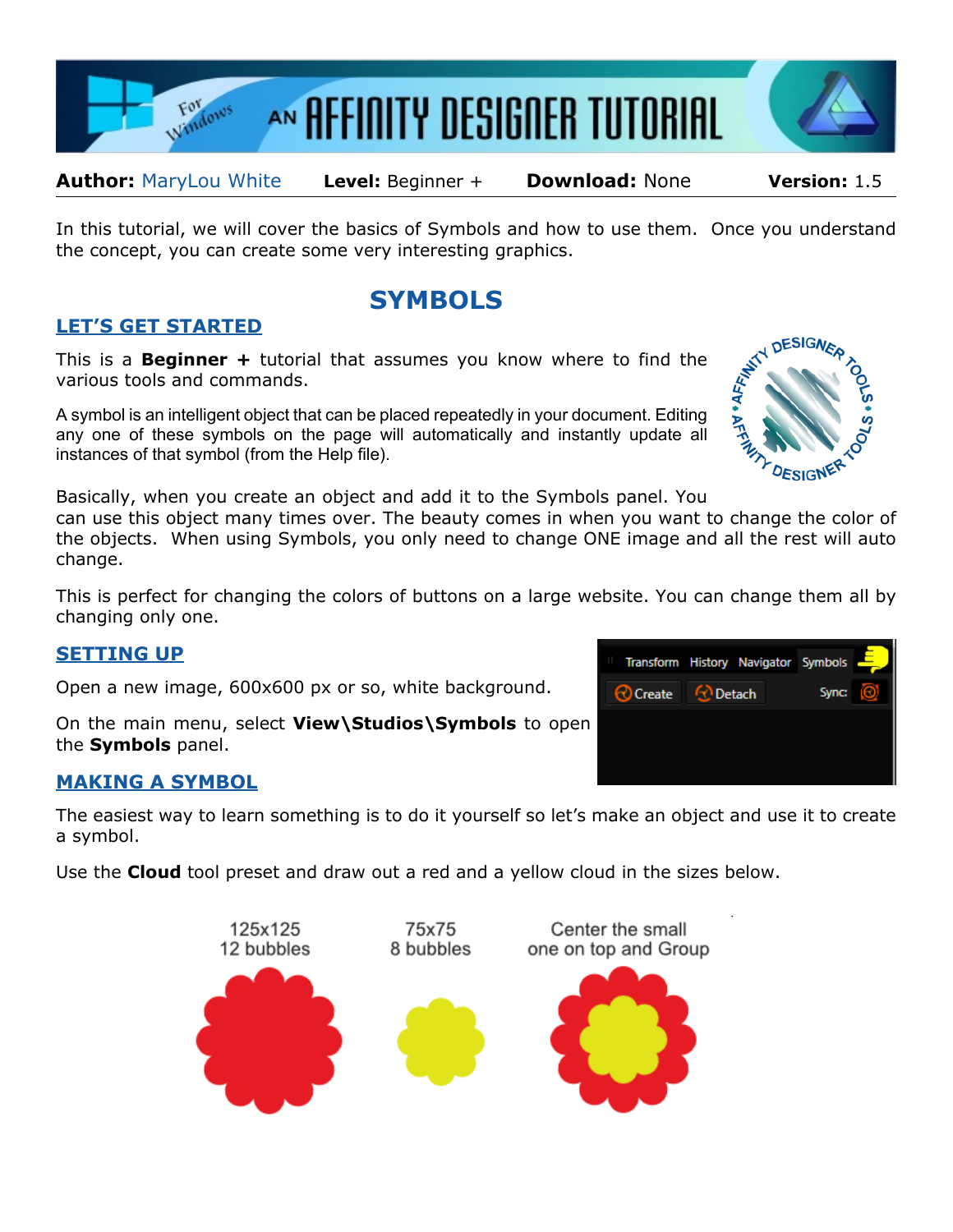Make sure your grouped object is selected, then click the **Create** button on the **Symbols** panel. You will see your new symbol. It will stay there until you delete it. You can even delete the original object but the object in the Symbols panel will still be there.



Make sure the **Sync** button is turned on. This causes all objects that are symbols to update when any given symbol is changed.

Look in your Layers panel and notice the small orange line on the left side of each layer. That orange line is to indicate that this object is a symbol.



Now let's take a look at how this works. Drag enough copies out of the **Symbols** panel to make a total of 5 objects. Line them up like those pictured below.



**Note**: *In this tutorial, we will always use the last Symbol layer to make changes. However, you can select any layer you want. It's easier to manage when always using the same layer.*

In the **Layers** panel, click the last yellow cloud and change the color to aqua. Look at what happened. You only changed one object, but the color was changed on all of the shapes. Whatever you do to one will have the same effect on all the others.

In the **Layers** panel, find the middle third Symbol and click on the aqua cloud layer, then click **Detach** on the **Symbols** panel. Notice that it no longer has an orange line on the right side of the layer because it is no longer a symbol.

Click on the last aqua cloud in the **Layers** panel and change that color to purple. Notice the detached cloud did not change colors.

| - 2 |
|-----|
| N   |
| V   |
| V   |
| V   |
| V   |
| ✓   |
|     |
|     |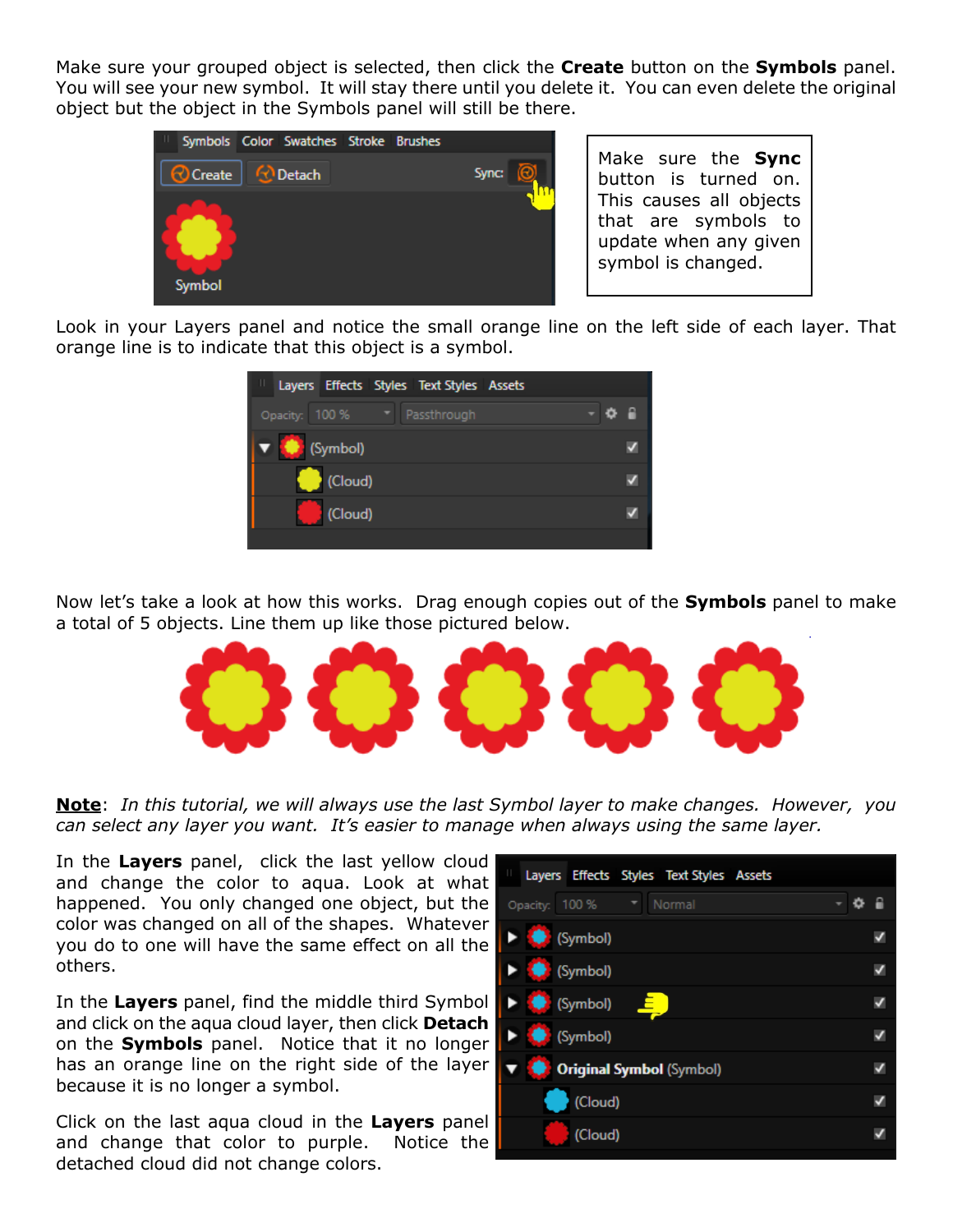

In the **Layers** panel, select the last red and purple clouds. Set the **Stroke** color to black and the **Stroke** width to 1 pt.



Once again, all of the clouds but the detached one have a stroke showing.

Let's change the shape of the red clouds. Select the last red cloud in the **Layers** panel and inrease the number of bubbles to 20. Notice all the red clouds changed too. Select the last red cloud once again and **Convert to Curves**. In the **Layers** panel, it now says **Curves** instead of **Cloud**.

Using the **Node** tool, click on the red cloud and edit every other node by puling it outward. See how easy it would be to change if you're doing a lot of icons? This is only a few of the many things you can do to an object when it is also a symbol. Just for fun, apply an effect and a style to the last red and purple clouds.

Arrange your 5 images as shown below. They sort of look like they're holding hands.



Hold down the **Shift** key and select the last two layers. These are our original layers. Drag the handle on the bounding box around in a circle. Your images should be rotating. The bounding box kind of spoils the image, especially if you want to create a video. To hide the bouning box, click the "**Hide Selection While Dragging**" icon on the Context toolbar.



Experiment with changing textures, effects, colors, gradients and stroke widths until you are comfortable with using Symbols and that you understand how to use them.

[We'll do s](http://pircnet.com)omething much more fu[n on the nex](http://pirc-forum.com)[t](http://pircnet.com) page. Save your image now if you wish to keep it.